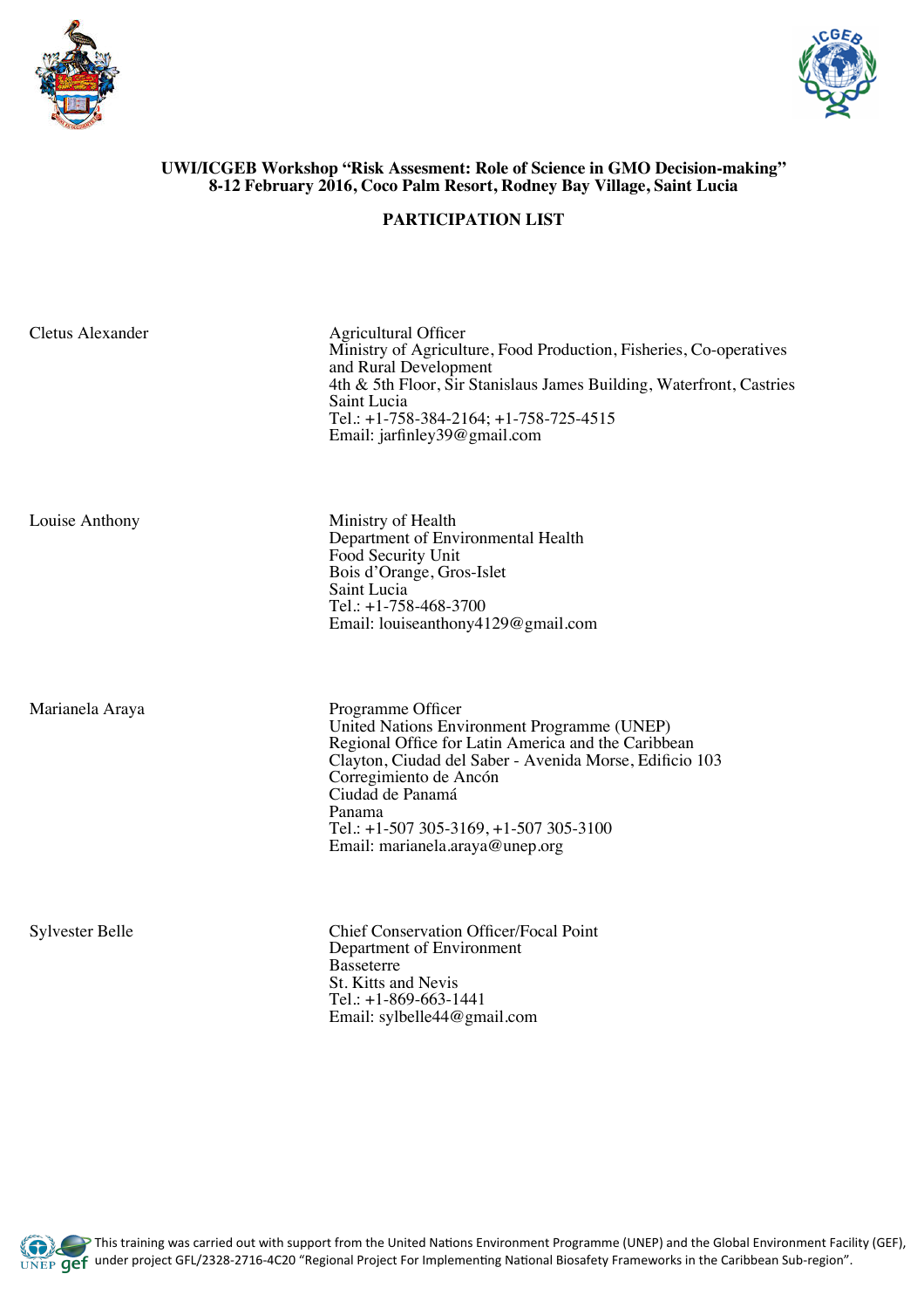| Haydi Berrenstein | National Coordinator - Environmental Policy<br>Office of the President of the Republic of Suriname<br>National Coordination Environmental Policy<br>Kleine Combé weg 2-4, Paramaribo<br>Suriname<br>Tel.: +1-597-472-841; +1- 597- 878 7895; +1-597-420102<br>Email: haydi.berrenstein@president.gov.sr, queenhjb@yahoo.com |
|-------------------|-----------------------------------------------------------------------------------------------------------------------------------------------------------------------------------------------------------------------------------------------------------------------------------------------------------------------------|
| Shisha Birmingham | <b>Administrative Assistant</b><br><b>Environmental Coordinating Unit</b><br>Ministry of Health and Environment<br>Roseau Fisheries Complex, Dame Eugenia Charles Boulevard,<br>Roseau<br>Commonwealth of Dominica<br>Tel.: $+1-767-275-6211$ ; $+1-767-266-5256$<br>Email: shia.b20@gmail.com, ecu@dominica.gov.dm         |
| Wendy Craig       | Group Leader<br><b>Biosafety</b><br>International Centre for Genetic Engineering and Biotechnology<br>(ICGEB)<br><b>AREA Science Park</b><br>Padriciano 99<br>34149 Trieste<br>Italy<br>Tel.: +39-040-3757383<br>Email: $craig@icgeb.org$                                                                                   |
| Emir Cruz         | <b>Managing Director</b><br>Belize Agricultural Health Authority<br>Corner Forest Drive and Hummingbird Highway<br>P.O. Box 169, Belmopan City<br>Belize<br>Tel.: +1-501-822-0818 (0197); +1-501-615-3179<br>Email: emir.cruz@baha.org.bz                                                                                   |
| Cynthia Cyril     | <b>Import Monitoring Officer</b><br>Ministry of Commerce, Business Development, Investment and<br><b>Consumer Affairs</b><br>Saint Lucia<br>Tel.: +1-758-468-4228<br>Email: cynthia.cyril@govt.lc                                                                                                                           |
| Derionne Edmeade  | <b>Environment Education Officer</b><br>Department of Environment<br>Ministry of Agriculture, Marine Resources, Cooperatives,<br><b>Environment and Human Settlement</b><br><b>Basseterre</b><br>St. Kitts and Nevis<br>Tel.:<br>Email: dedmeade@gmail.com                                                                  |

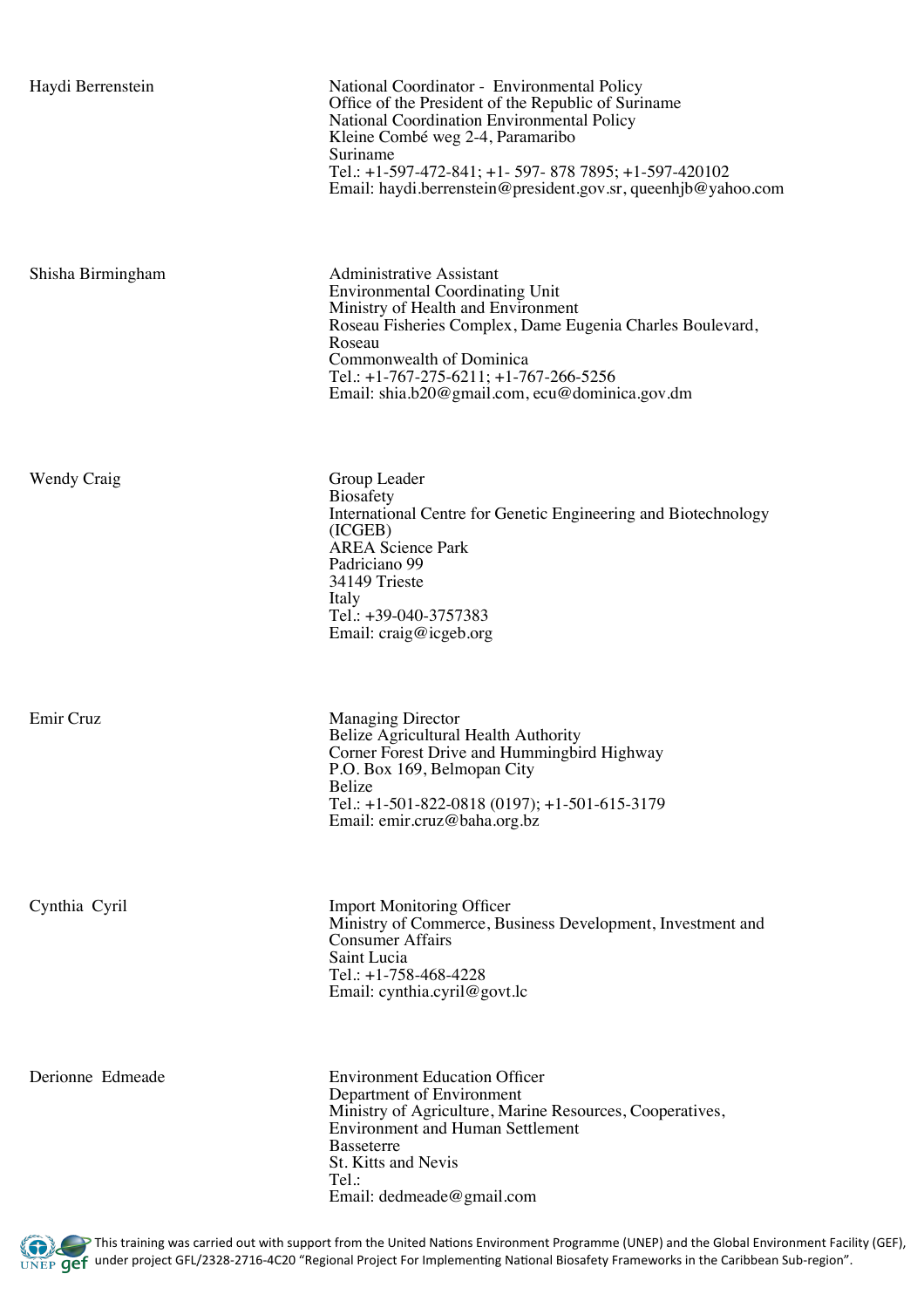Francesca Farolfi Senior Programme Assistant Biosafety Group International Centre for Genetic Engineering and Biotechnology Padriciano, 99 - 34149 Trieste Italy Tel.: +39-040-3757320 Email: farolfi@icgeb.org

Amanda Faye Clarke Information Officer

Ministry of Agriculture, Food Production, Fisheries Co-operatives and Rural Development 4th Floor, Sir Stanislaus James' Building The Waterfront **Castries** Saint Lucia Tel.: +1-758-468-4131 Email: amandafclarke@gmail.com

Jannel Gabriel Biodiversity Co-ordinator

Monica Garcia-Alonso Estel Consult Ltd.

Ministry of Sustainable Development, Energy, Science & Technology Norman Francis Building Balata **Castries** Saint Lucia Tel.: +1-758 451 8746 ext 5860, +1-758-724 7134 Email: jannel.gabriel@govt.lc, jannelrgabriel@gmail.com

5 Hillside drive Binfield, Berkshire RG42 4HG UK Tel.: +44-1344-484197 Email: mgarcia@estelconsult.com

Hilary George Secretary/Registrar Pesticide and Toxic Chemical Control Board Senior Research Officer Ministry of Agriculture, Food Production, Fisheries, Co-operatives and Rural Development 4th & 5th Floor, Sir Stanislaus James Building, Waterfront, Castries Saint Lucia Tel.: +1-758-725-5889 Email: hlggeorge@yahoo.com

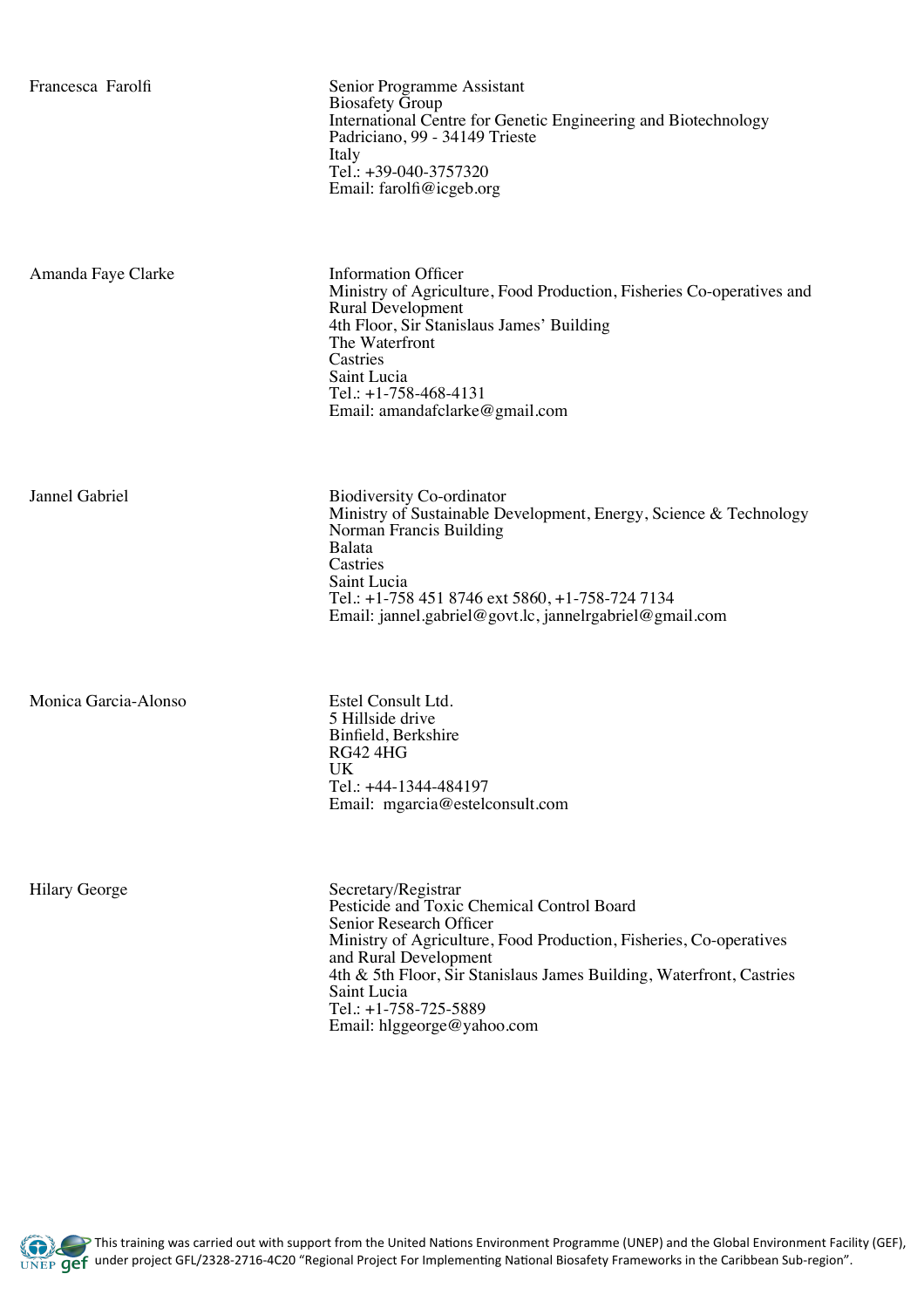| <b>Andrew George</b> | Programme Development Officer - Training<br>Office of the Prime Minister<br>National Emergency Management Organisation (NEMO)<br>Bisee, Castries<br>St. Lucia<br>Tel.: $+1-758-485-1145$ ; $+1-758-452-3807$<br>Email: training@nemo.gov.lc                                                                      |
|----------------------|------------------------------------------------------------------------------------------------------------------------------------------------------------------------------------------------------------------------------------------------------------------------------------------------------------------|
| <b>Howard Gibbs</b>  | Senior Agricultural Officer<br>Ministry of Agriculture, Food, Fisheries and Water Management<br>Barnwell Farm, Rockhall, St. Thomas<br><b>Barbados</b><br>Tel.: $+1-246-434-5103$ ; $+1-246-425-1503$<br>Email: ianhgibbs@yahoo.com                                                                              |
| Janil Gore-Francis   | Plant Protection Officer/National Project Co-ordinator<br><b>Plant Protection Unit</b><br>Department of Agriculture<br><b>Central Cotton Station</b><br>Friars Hill Road<br>St. John's<br>Antigua and Barbuda<br>Tel.: +1-268-562-2776, +1-268-764-1255<br>Email: janil.gore-francis@ab.gov.ag, janilg@yahoo.com |
| Francisco Gutierrez  | <b>Director Plant Health Services</b><br><b>Plant Health Department</b><br>Belize Agricultural Health Authority<br>Belmopan<br>Cor. Hummingbird Highway and Forest Drive<br>PO Box 169<br>Belmopan, Cayo District                                                                                                |

Belize

Tel.: +1-501-824-3773

Allison Haynes Agronomist

Ministry of Agriculture, Lands, Forestry, Fisheries & the Environment St. George's Grenada Tel.: +1-473-440-7135; +1-473-417-2693 Email: haspa80@yahoo.com

Email: frankpest@yahoo.com, francisco.gutierrez@baha.org.bz

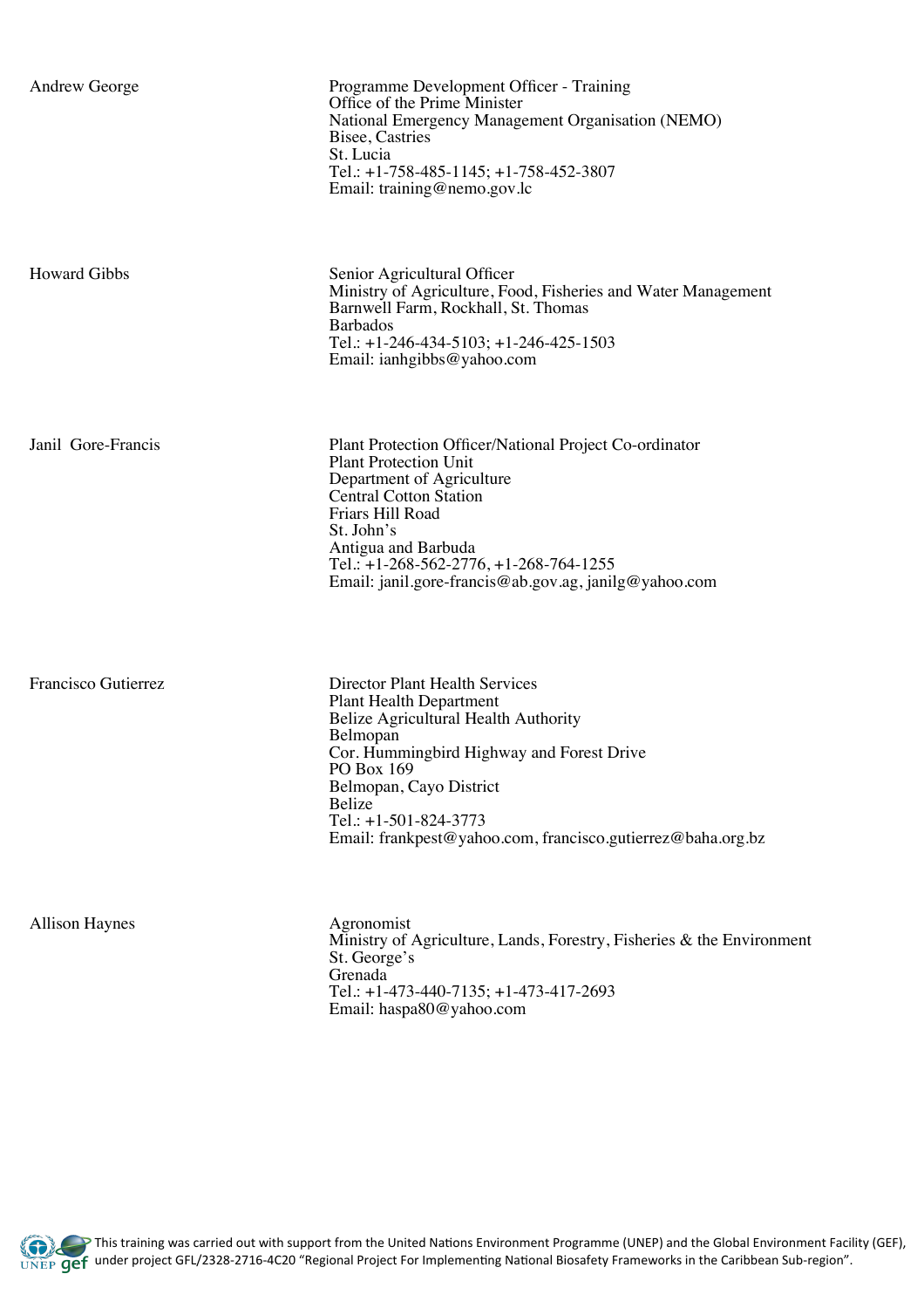| Michelle John           | Regional Project Manager<br><b>Regional Biosafety Project</b><br>Office of Research<br>The University of the West Indies<br>St. Augustine<br>Trinidad and Tobago<br>Tel.: $+1-868-662-2002$<br>Email: Michelle.John@sta.uwi.edu,<br>regionalbiosafetyproject913@outlook.com  |
|-------------------------|------------------------------------------------------------------------------------------------------------------------------------------------------------------------------------------------------------------------------------------------------------------------------|
| Sharmine Melville-Edwin | Veterinary Officer<br>Ministry of Agriculture, Food Production, Fisheries, Co-operatives<br>and Rural Development<br>4th & 5th Floor, Sir Stanislaus James Building, Waterfront, Castries<br>Saint Lucia<br>Tel.: $+1-758-468-5621$<br>Email: sharmine.melvilleedwin@govt.lc |
| Marissa Moses           | National Project Co-ordinator<br>Ministry of the Attorney General and Legal Affairs<br>3rd floor, Registration House<br>South Quay<br>Port of Spain<br>Trinidad and Tobago<br>Tel.: $+1-868-623-3848$ , $+1-868-489-6227$<br>Email: trinidadbiosafety@gmail.com              |
| Nneka Nicholas          | <b>Environment Officer</b><br>Department of Environment<br>Ministry of Health and the Environment<br>Victoria Park Botanical Gardens<br>St. John's<br>Antigua and Barbuda<br>Tel.: +1-268-562-2568, +1-268-724-9957<br>Email: nneka.m.nicholas@gmail.com                     |
| Nigel Raymond           | <b>Technical Assistant</b><br>Caribbean Agricultural Research and Development Institute (CARDI)<br>P.O Box 270, St. George's<br>Grenada<br>Tel.: $+1-473-443-5459$ ; $+1-473-420-1396$<br>Email: rraymonn@hotmail.com, cardignd@spiceisle.com                                |
| Sheena Roserie          | Compliance Officer<br>St. Lucia Bureau of Standards<br><b>Bisee</b><br>Castries<br>Tel.: $+1-758-7205297$ ; $+1-758-4530049$<br>Email: siroserie@slbs.org                                                                                                                    |